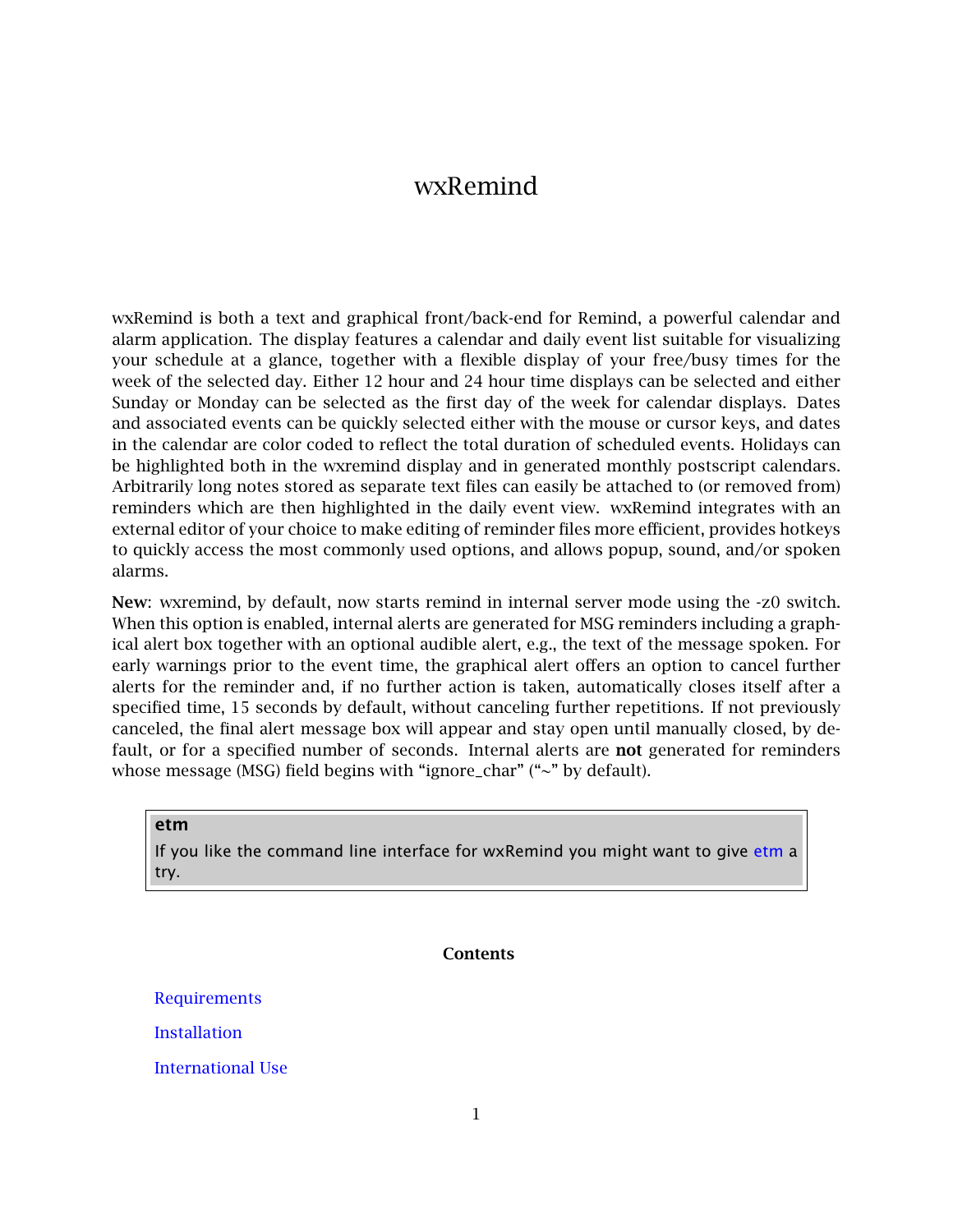[Self-archiving reminder files](#page-3-0) **[Notes](#page-4-0)** [License](#page-5-0)

# <span id="page-1-0"></span>Requirements

The latest version of wxRemind should be available at [wxRemind.](http://www.duke.edu/~dgraham/wxRemind)

You will need to have [Remind,](http://www.roaringpenguin.com/penguin/open_source_remind.php) [python](http://www.python.org/download/)  $\ge$  2.4.3, [wxPython](http://www.wxpython.org/)  $\ge$  2.8.0.1 and the non-standard but easily-installed python module [dateutil.](http://labix.org/python-dateutil) wxRemind has been tested with python 2.5 and wxPython 2.8.1.1 on OS X 10.4 and with python 2.4.3 and wx 2.8.1.1 on Fedora Core 4 (linux). Note: wxPython is being very actively developed and it is both easy and well worth the effort to update to the latest version. OS X users will need to upgrade both python and wx from the standard versions that come with 10.4 Tiger - [OSX\\_README.](http://www.duke.edu/~dgraham/wxRemind/OSX-README)

Displaying monthly postscript calendars requires rem2ps (included with remind) and Preview.app on OS X or ggv (gnome ghostview) on linux.

Audible, spoken-message alerts require a text to speech synthesis utility, e.g., 'say' on OS X or [festival](http://www.cstr.ed.ac.uk/projects/festival) on linux.

<span id="page-1-1"></span>Visible alerts are supported internally but external utilities such as OS X's "growlnotify" are also supported.

# **Installation**

wxRemind consists of three standalone, platform-independent (linux or os x) programs. Simply download wxRemind-#.tgz, upack it and move the following files to somewhere in your executable path. (If you would like to have the source files, download wxRemind-src-#.tgz and look at make\_dist.sh for details of how the executables were made.)

- wxremind: The main program, a gui for remind. To start enter wxremind at a command prompt. Once it is running, pressing ? will bring up a display of usage information.
- wxremalert: A standalone alert/notification utility designed to be used with remind's RUN command. At a command prompt, enter wxremalert -h for usage information.
- wxremdata: A standalone alternative for 'rem'. At a command prompt, enter wxremdata -h for usage information.
- wxremhints: Standalone hints. This can be run from the command line or activated within wxremind by pressing 'h' or by pressing the '?' button when creating a new event.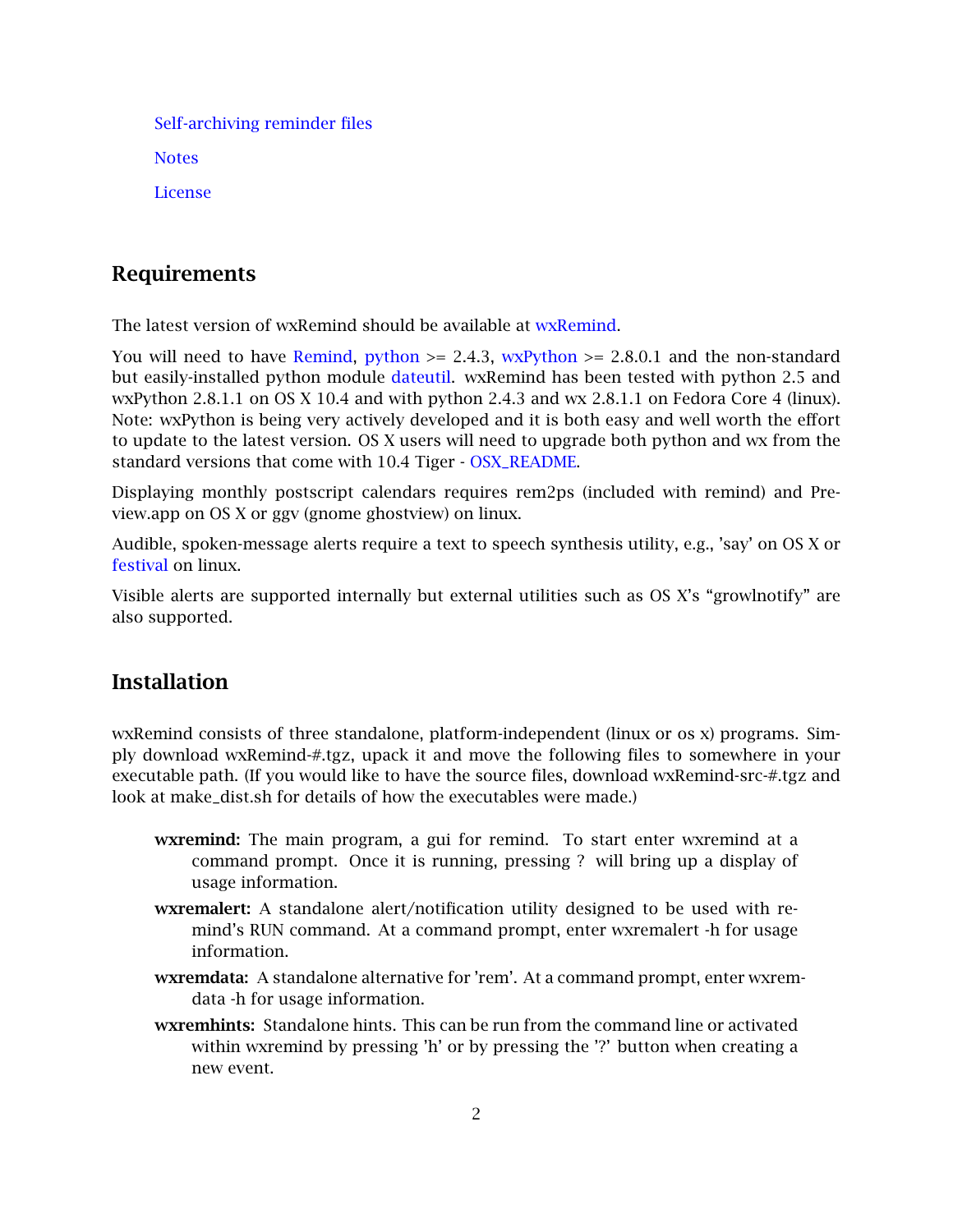The first time you run any of the wxrem\* programs, the configuration file,  $\sim$ /.wxremindrc, will automatically be created in your home directory if it doesn't already exist and populated with defaults appropriate for your platform, linux or os x. If you already have a ~/.wxremindrc and new configuration options have been added, your file will first be saved as ~/.wxremindrc.bak and then a new  $\sim$ /.wxremindrc will be created with your settings together with the default values for any new options.

This means you can always restore the default settings by either removing or renaming ~/.wxremindrc. Further, if you would like to restore some but not all of the default settings, simply erase the settings you want restored and the next time wxremind, wxremdata or wxremalert is run, your ~/.wxremindrc will be recreated with your settings together with the default settings for the ones you erased.

See [WXREMINDRC-LINUX](http://www.duke.edu/~dgraham/wxRemind/WXREMINDRC-LINUX) and [WXREMINDRC-OSX](http://www.duke.edu/~dgraham/wxRemind/WXREMINDRC-OSX) for examples of the default configuration file.

Sample output from wxremdata:

============== Mon, 18 Jun 2007 - Thu, 21 Jun 2007 ============== 7 8 9 10 11 12 1 2 3 4 5 6 7 8 9 18 Mon . . . .  $[==][==]$ 19 Tue . . . . [====][==] . [==]. . . . . 20 Wed . 21 Thu . . . .  $[==][==]$ Mon, 18 Jun: 10:45AM - 12:15PM Economics 205 in 129 SocPsy 12:15PM - 1:15PM Office Hours Tue, 19 Jun: 10:45AM - 12:15PM Economics 205 in 129 SocPsy 12:15PM - 1:15PM Office Hours 3:00PM - 4:00PM Blackboard Advisory Meeting: Breedlove Thu, 21 Jun: 10:45AM - 12:15PM Economics 205 in 129 SocPsy 12:15PM - 1:15PM Office Hours

#### <span id="page-2-0"></span>International Use

By default wxremind uses UTF-8 encoding though this can be changed in  $\sim$ /wxremindrc. 'International' characters should thus display correctly within wxremind and in the 'days' view. For characters to display correctly in the postscript output for the monthly calendars it is necessary to convert from UTF-8 to ISO-8859-1. The simplest way to do this is use something like the following in your ~/.wxremindrc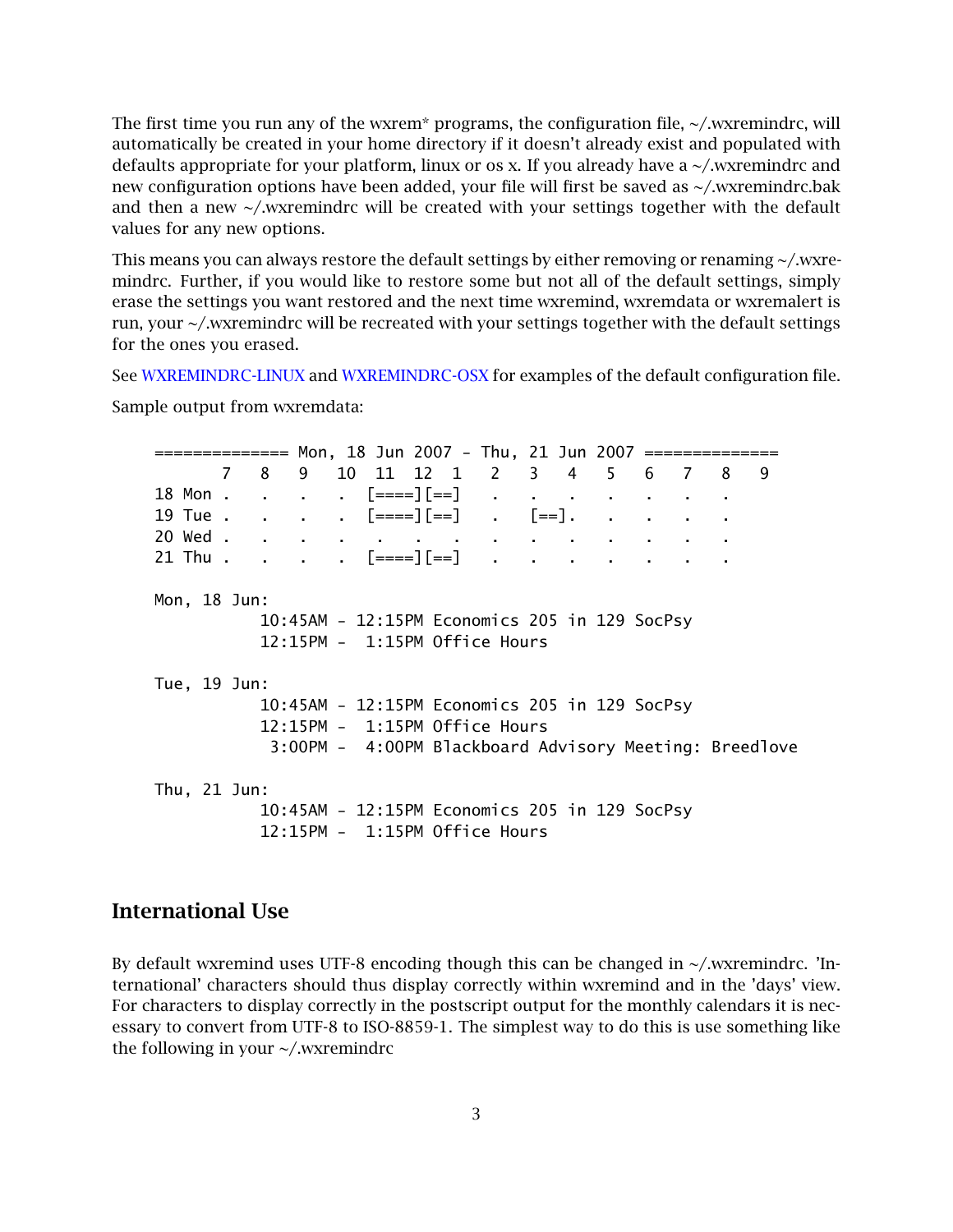rem2ps =  $\frac{7}{\pi}$  /usr/bin/iconv -f UTF-8 -t ISO-8859-1 | /usr/local/bin/rem2ps -l -i > ~/.calendar.ps'

or, for pdf output,

```
rem2ps = \frac{\gamma}{\sigma} /usr/bin/iconv -f UTF-8 -t ISO-8859-1 | /usr/local/bin/rem2ps -l -i | ps2pdf
- ~/.calendar.pdf'
```
where the paths '/sw/bin/iconv' and '/usr/local/bin/rem2ps' should be adjusted for your situation.

A similar conversion may also be necessary if you use Festival for spoken announcements, e.g.,

audible2 = "echo '%s' | /usr/bin/iconv -f UTF-8 -t ISO-8859-1 | /usr/local/bin/festival --tts"

Displayed month and weekday names should automatically be correct for your locale setting. Note that remind itself requires that English month and weekday names be used within dates in reminders.

For 24-hour time displays use

twelvehour  $= 0$ 

and to have Monday displayed as the first day of the week use

sundayfirst  $= 0$ 

in your ~/.wxremindrc.

It is also possible to place entries in ~/.wxremindrc so that alerts and main screen labels appear in the language of your choice. Here is an example for German with 24 hour time from Peter Rexigel:

```
minute24 = "Minute"minutes24 = "Minuten"
nullminute24 = ""
undertenminuteprefix24 = ""
Nullhours24 = "null Uhr"
onehour24 = "ein Uhr"
hour24 = "Uhr"hours24 = "Uhr"
goodmorning = "Guten Morgen"
goodafternoon = "Guten Tag"
goodevening = "Guten Abend"
thetimeis = "Die Uhrzeit ist"
remindersfor = u"Erinnerungen f\303\274".encode('iso8859-1')
pressforhelp = U"Dr\303\274Cken Sie ? um Hilfe zu erhalten.".encode('iso8859-1')
```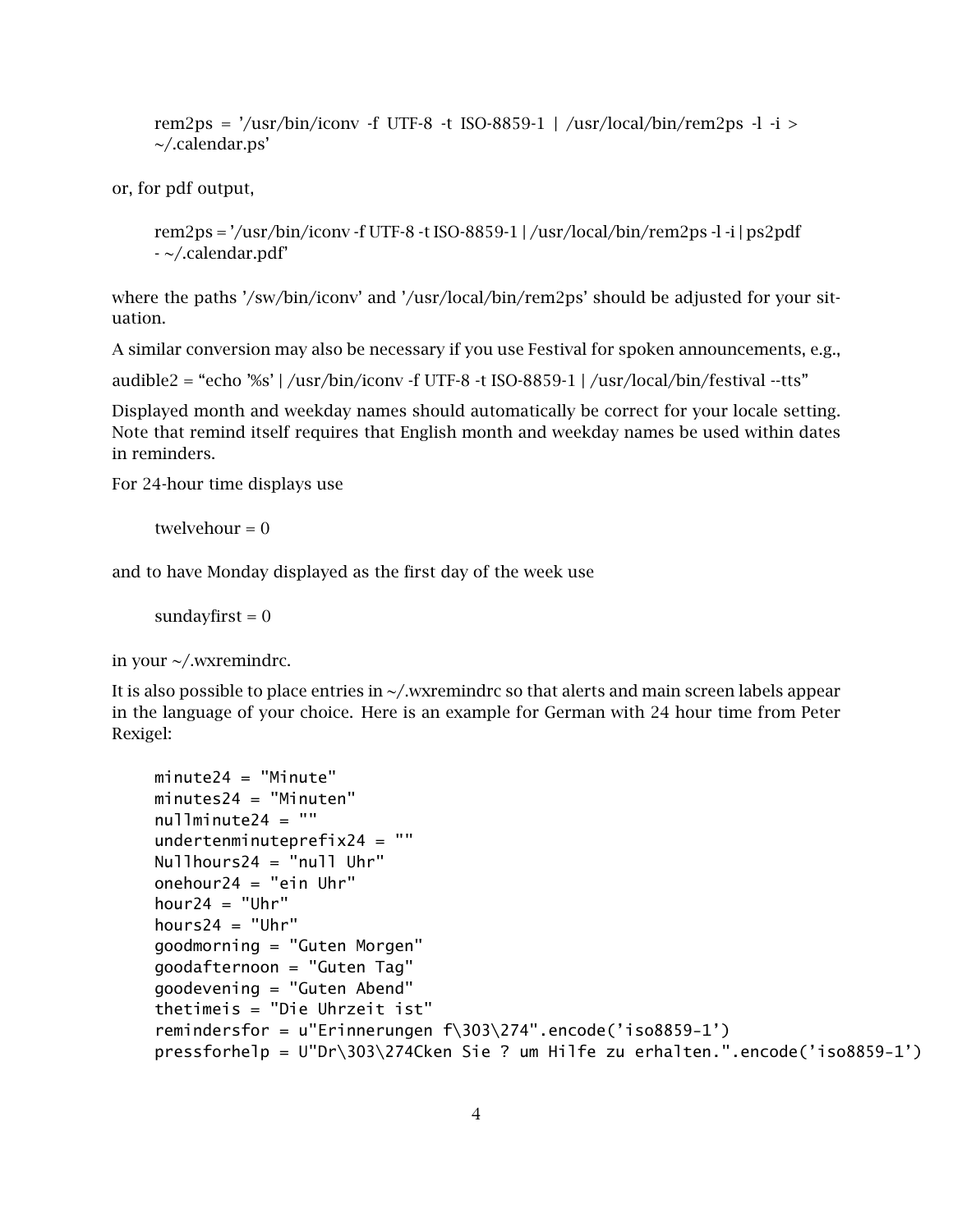# Self-archiving reminder files

Here's a tip to help you keep your  $\sim$ /.reminders lean. Create reminder files for each month, 01-Jan, 02-Feb, etc, and INCLUDE them in your ~/.reminders. Now run the following shell script each day when you start wxremind (or on the first day of the month using a cron tab):

```
#!/bin/bash
# The directory where you keep '01-Jan', '02-Feb', ..., '12-Dec':
monthlyreminders='/Users/dag/Documents/Reminders' # edit to suit
cd $monthlyreminders
thismonth=$(date +%m-%b) # e.g., 02-Feb
lastyear=$(($(date +%Y)-1)) # e.g., 2007
backup=$lastyear-$thismonth # e.g., 2007-02-Feb
# Have we already archived this month?
if [ ! -e $backup ]; then
   echo archiving $thismonth to $backup
   mv $thismonth $backup && touch $thismonth
else
   echo $backup already exists - skipping archive
fi
# link this month's file to 'current'
ln -sf $thismonth current
cd -
```
Now 'current' will be a symbolic link that automatically points to the current month's file so that, e.g., if it's February and you save a one-shot reminder to 'current' then it will actually be written to the file '02-Feb'. When February 2009 rolls around, your '02-Feb' file will be renamed '2008-02-Feb' and a new '02-Feb' will be created and linked to 'current' to provide a blank slate for your new February reminders.

This way you'll have backups of all of your reminders by the year and month that they were created but only the last year's worth will actually be INCLUDED in your  $\sim$ /.reminders.

wxRemind supports this process. If you have defined 'current' in your ~/.wxremindrc, e.g.:

current = '/Users/dag/Documents/Reminders/current'

<span id="page-4-0"></span>then wxremind will add a radio button to the new-event dialog inviting you to choose whether to save the new reminder to 'current' (the default) or '~/.reminders'.

#### **Notes**

It is now possible to add arbitrarily long notes to reminders. Pressing 'N' with a reminder selected will open the associated note in an external editor, first creating it if necessary. Pressing